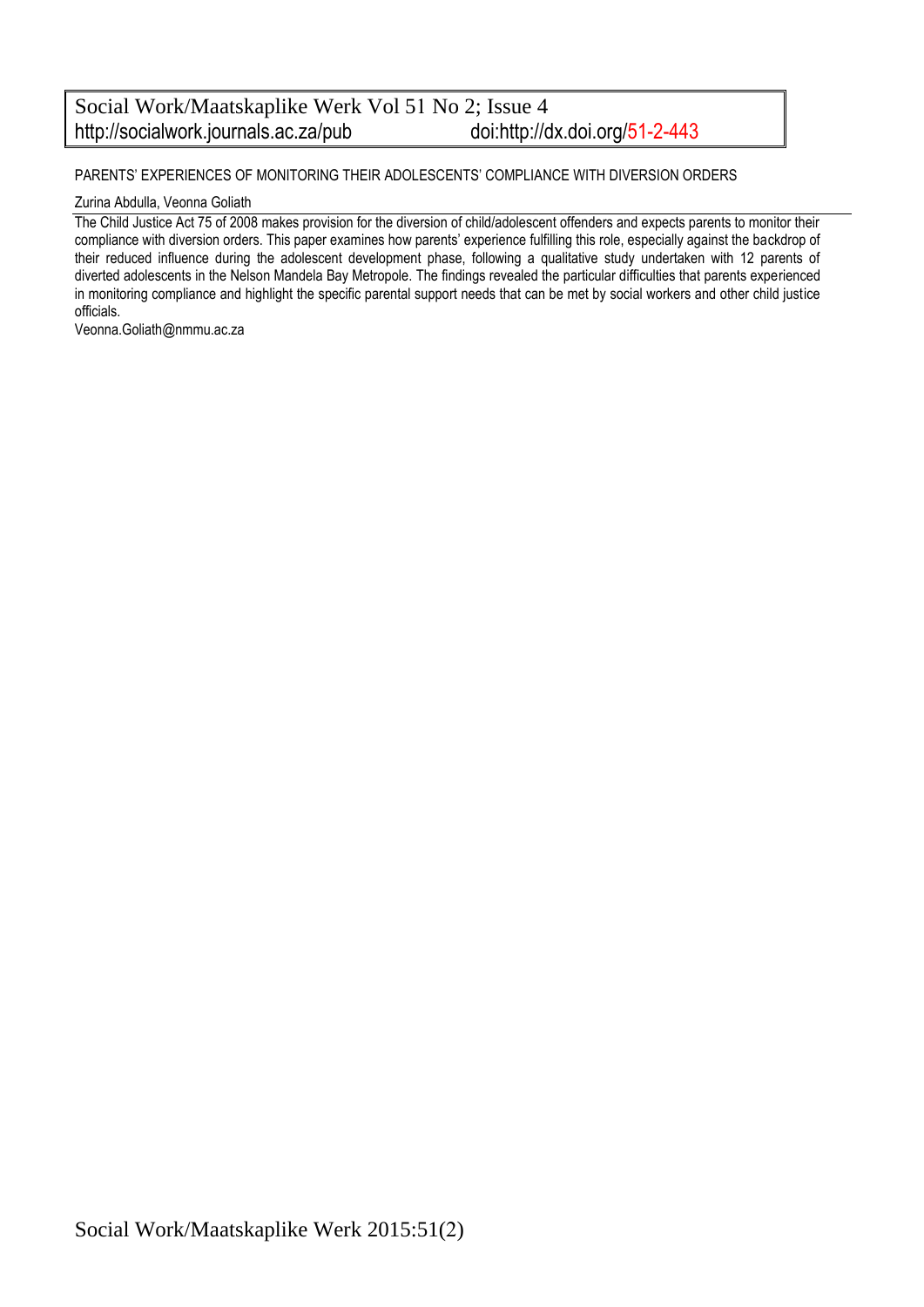## **PARENTS' EXPERIENCES OF MONITORING THEIR ADOLESCENTS' COMPLIANCE WITH DIVERSION ORDERS**

# **Zurina Abdulla, Veonna Goliath**

# **INTRODUCTION**

Adolescents who clash with the law have been found to be more likely to come from communities with a high incidence of crime and from urban areas characterised by poor socio-economic conditions, "*inadequate parenting, child maltreatment, family disruption, poor parental supervision and parent criminality*" (Arthur, 2007:8-9). As primary socialising agents, parents play a critical role in guiding and monitoring adolescents' adherence to socially acceptable norms. Parents' failure to fulfil this role may lead to adolescents becoming vulnerable to alternative influences which, in turn, could contribute to their involvement in anti-social behaviour. The issue of children in conflict with the law gained much attention in 2010, when South Africa reached an important milestone in terms of children's rights in the promulgation of the Child Justice Act 75 of 2008, following consultation, lobbying and advocacy spanning five years (Sloth-Nielsen & Gallinetti, 2011:63). The Child Justice Act 75 of 2008 provides the legislative framework for dealing with three categories of children in conflict with the law, i.e. children aged 10 years and below, children aged between 10 and 14 years and children aged between 14 and 18 years at the time of the commission of the crime (South Africa, 2010). The latter category formed the subject of the present research and for the purposes of this paper will be referred to as adolescents.

Through its introduction of diversion, the Child Justice Act 75 of 2008 makes provision for children to be held accountable, restore the damage caused by the crime, and address the offending behaviour through rehabilitative programmes (South Africa, 2010). Diversion, as defined in the Act, means diverting a child in conflict with the law away from formal criminal court processes (Sloth-Nielsen & Gallinetti, 2011:74). All children may be considered for diversion, provided that: they acknowledge responsibility; the crime is a schedule one or two offence; they have not been unduly influenced; there is a prima facie case against them; and, if available, the parent/guardian consents to the diversion. According to Section 57(1) and (2) of the Act, the supervision of the diversion order is the joint responsibility of the accredited diversion service provider, such as the National Institute for Crime Prevention and the Reintegration of Offenders (NICRO), the probation officer, and the child's parent or guardian. During 2010/11 over 16 000 diversion orders were issued in South Africa, and during the same period a monthly average of 45 adolescents aged 14 to 17 years were diverted at the Nerina One Stop Youth Justice Centre in Port Elizabeth to NICRO's diversion services (Muntingh & Ballard, 2012:5; NICRO website, 2013). Annually this translates into over 500 parents in Port Elizabeth becoming legally responsible for monitoring their adolescents' compliance with diversion orders. The concept of parental responsibility can be viewed in terms of Section 3(18) (2 a, b, c and d) of the Children's Act 38 of 2005 (South Africa, 2006) as meaning "the responsibility to care for the child, to maintain contact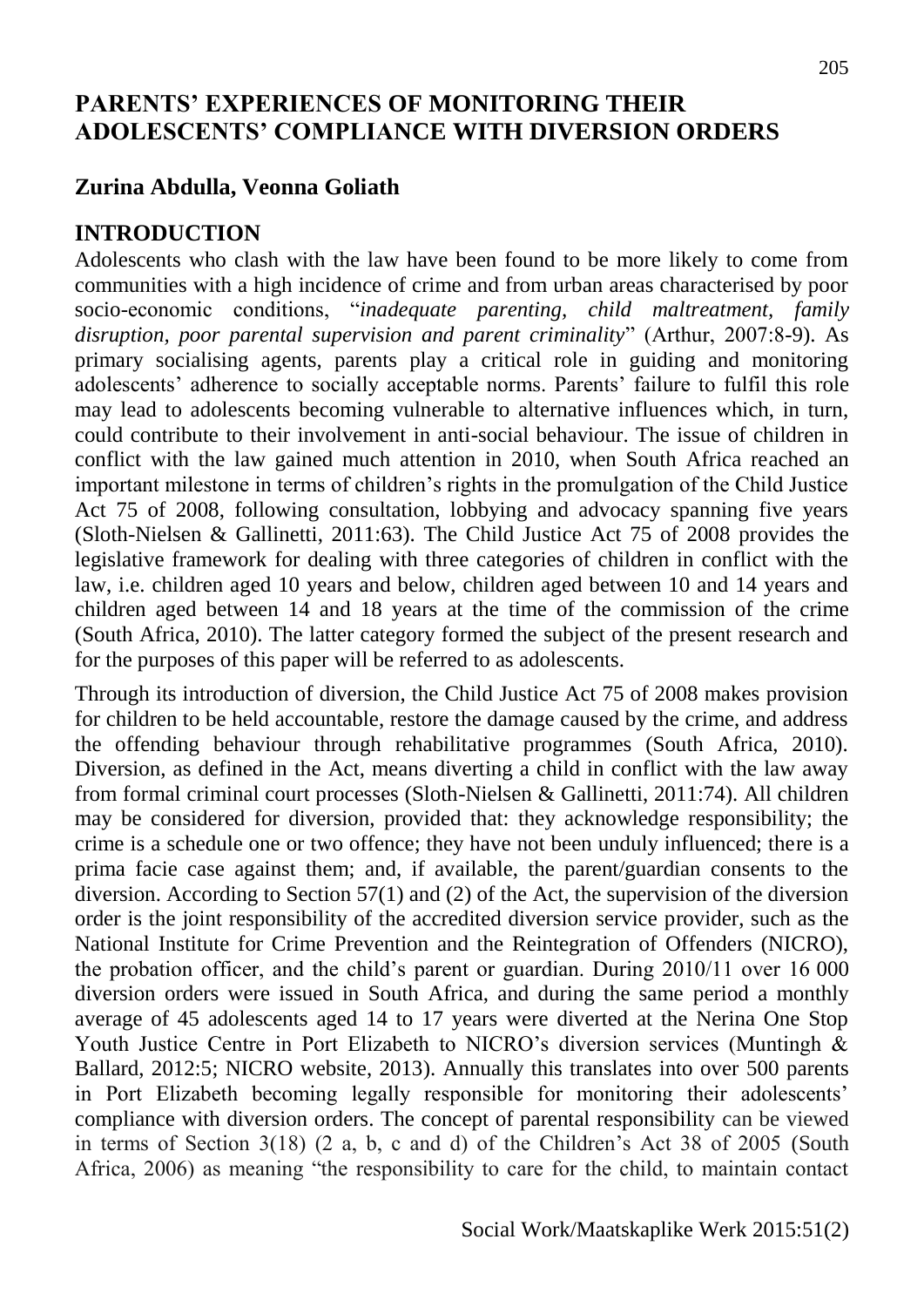with the child, to act as guardian of the child, and to contribute to the maintenance of the child"*.* This parental responsibility is implied in the Child Justice Act 75 of 2008, but is further built on in terms of parents' responsibility to monitor their children's behaviour to prevent their involvement in crime.

The adolescent developmental stage is characterised by a decrease in adolescents' level of self-disclosure about their daily activities and challenging parental authority in an attempt to increase their level of autonomy (Keijsers & Laird, 2014). Adolescents who have been in conflict with the law often have a history of abusing illegal substances and spending many hours out of the home; they are generally easily influenced by their friends and tend to conceal information about their daily activities (Kerr, Stattin & Burk, 2010:41-42; Mankayi, 2007:69-70). Parents of diverted adolescents, as described in Section 41 of the Child Justice Act 75 of 2008, are required by the Act to increase their level of control and monitoring of their adolescents (South Africa, 2008). Research indicates that the parents of adolescents, and particularly the parents of diverted adolescents, find the monitoring of adolescents challenging, as these adolescents tend to limit self-disclosure about their daily activities in all social domains (Keijsers & Laird, 2014). Kerr *et al*. (2010:39-64) state that: "parental monitoring efforts did not predict changes in delinquency over time" as adolescents' involvement in delinquent activities resulted in their concealing information about their daily activities out of fear of punishment or parental disapproval. Delinquency refers to children under the age of 18 years perpetrating illegal acts or engaging in illegal behaviour (Siegel &Welsh, 2012:9). According to the NICRO website (2013), the types of offences committed by adolescents diverted to NICRO are primarily theft, attempted theft, shoplifting, assault and possession of narcotics [\(NICRO,](http://www.nicro.org.za/) 2013). One of the possible reasons why adolescents could commit these crimes is that parental monitoring is at a level that allows the adolescent the freedom required to perpetrate these offences. This implies that, although a decrease in parental monitoring is necessary for the development of autonomy during adolescence, the parents of diverted adolescents need to increase their level of monitoring to ensure the adolescents' compliance with diversion orders and to prevent future recidivism.

## **THEORETICAL FRAMEWORK**

This study was framed in the Life Course Developmental Perspective (Bengston & Allen, 1993:469), which proposes that life-stage transitions occur sequentially throughout life with prescribed age-appropriate behaviours, roles, expectations and events during each life stage (Rodgers & Bard in Adams & Berzonsky, 2003:7-8). According to this perspective, the parent and the adolescent start preparing for the adolescent stage, with the parent expecting to decrease the level of monitoring, while the adolescent prepares to increase the level of autonomy (Nixon & Halpenny, 2010:16). The decrease in parental regulation or monitoring and the related opportunity for adolescents to make more choices within various domains can be explained through Turiel's (1983) social domain theory (cited by Smetana, 2013:1). This theory clarifies the domains in which parents monitor adolescents, particularly diverted adolescents' daily activities, and explains how monitoring activities within the different domains

Social Work/Maatskaplike Werk 2015:51(2)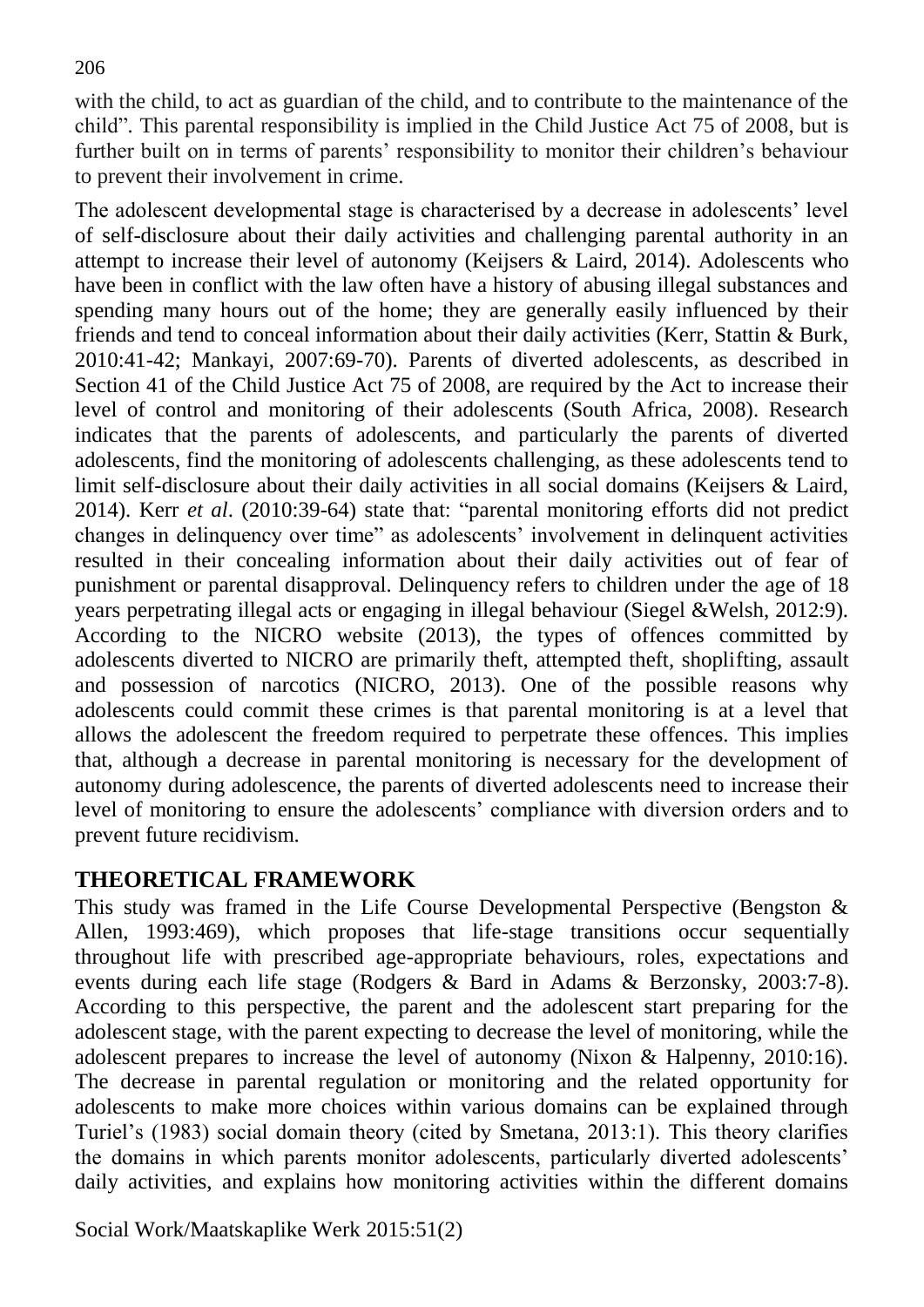affect parenting experiences during adolescence. This theory has been extensively cited by researchers in studies of parental monitoring of adolescents and its impact on the development of adolescent autonomy (Keijsers, Branje, Van der Valk & Meeus, 2010; Kerr *et al*., 2010; Sorkhabi, 2010; Yau, Tasopoulos-Chan & Smetana, 2009). Parental monitoring of children's daily activities poses various challenges as they transition from infancy through childhood and into adolescence (Wray-Lake, Crouter & McHale, 2010:637). Stattin and Kerr (2000) study of parental monitoring established that parental knowledge of adolescents' daily activities was gained primarily as a result of adolescents' disclosure to parents rather than parental solicitation.

Parents of diverted adolescents, as described in Section 41 of the Child Justice Act 75 of 2008, are required by the Act to increase their level of control and monitoring of their adolescent children. In assigning parents legal responsibility for monitoring their adolescents' daily activities, the question arises: "Can parents be expected to monitor children in conflict with the law?" It is unclear what impact the prescripts of the Act have on parents having to monitor adolescents in conflict with the law, specifically diverted adolescents. An awareness of how parents' experience affect their monitoring responsibilities and what their support needs are could aid the provision of appropriate support services to equip parents or guardians to competently execute their responsibilities as set out in the Act.

The objectives of the study were to:

- Explore and describe parents' experiences of being informed of their adolescents' arrest;
- Explore and describe parents' experiences of monitoring their adolescents' daily activities to ensure compliance with diversion orders;
- Explore and describe what monitoring activities parents employ to ensure adolescents' compliance with diversion orders;
- Identify and describe parents' support needs in ensuring adolescents' compliance with diversion orders and fulfilling their parental role in terms of Section 24(5) of the Child Justice Act 75 of 2008 (South Africa, 2010).

# **RESEARCH APPROACH AND METHODOLOGY**

A qualitative research approach, rooted in an interpretivist paradigm, and an exploratory, descriptive and contextual research design were selected for this study. According to Creswell (2009:18), exploratory studies involve the exploration of a new interest, a fairly new or unstudied area or phenomenon to test the feasibility of a more in-depth research study or to define the methods for a more comprehensive study. This design was suitable as the study explored the contextual elements and experiences of parents' journeys through the child justice process, provided comprehensive descriptions of parents' experiences of monitoring their adolescents' compliance with diversion orders and gave an indication of the support needs of these parents. The population from which the sample was selected included the parents of adolescents between 14 and 17 years, in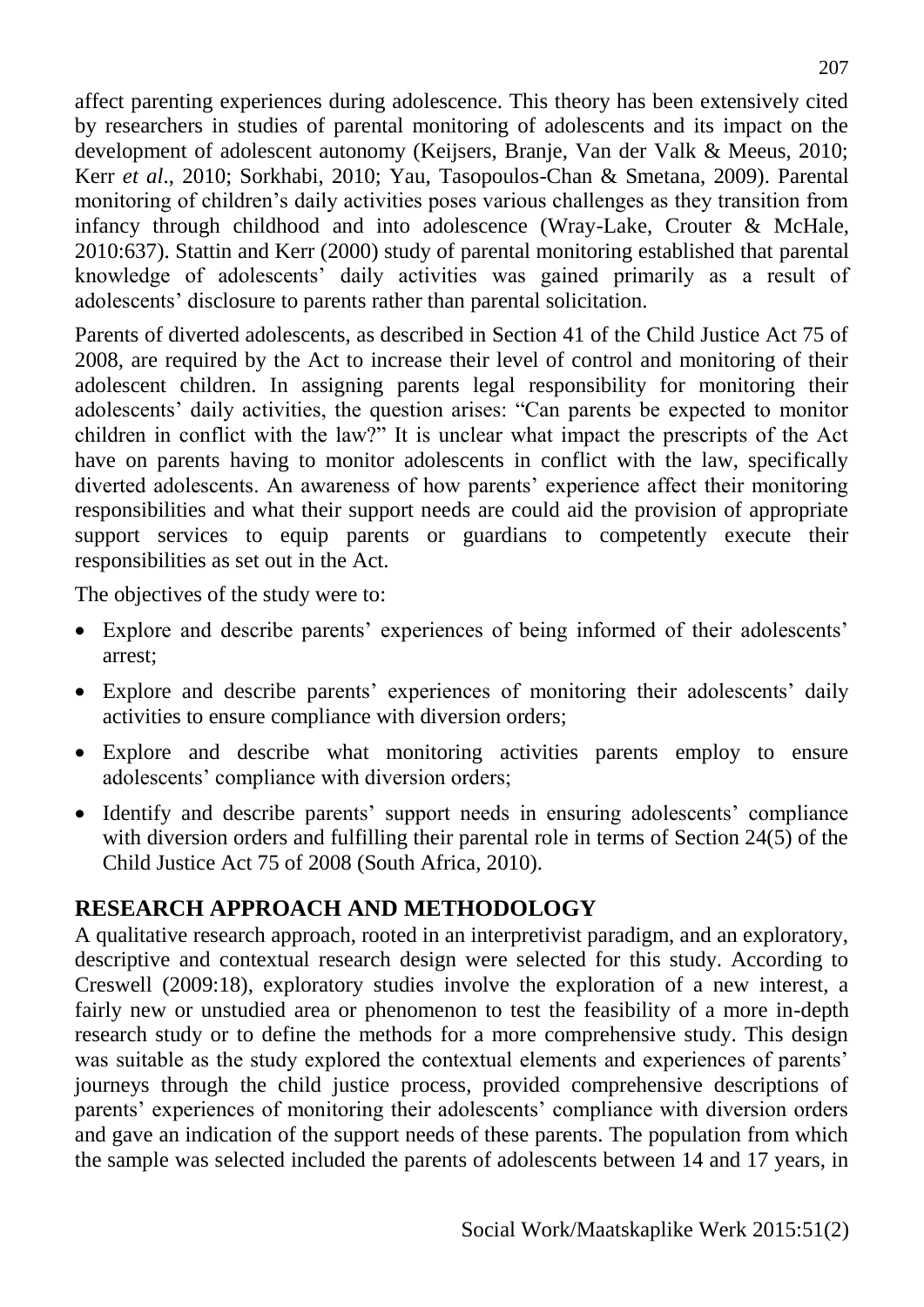conflict with the law, who have been dealt with in terms of the Child Justice Act 75 of 2008 at a Youth Justice Centre in Port Elizabeth, between June 2011 and June 2012. The population size for the period was estimated at 500 parents or guardians who were assigned legal responsibility to monitor their adolescents' compliance with diversion orders (Muntingh & Ballard, 2012:5; NICRO website, 2013). Non-probability sampling was employed, given the limited pre-existing knowledge about the sample. Purposive sampling allowed the researchers to stipulate predetermined inclusion criteria (D'Cruz & Jones, 2004:100; Denscombe, 2010a:25) to guide the selection of the research participants. The sampling criteria stipulated that participants had to be the parents or guardians of adolescents who (i) had appeared at the Youth Justice Centre in Port Elizabeth; (ii) had been diverted to NICRO for diversion services between June 2011 and June 2012; (iii) were English or Afrikaans speaking; and (iv) were willing as well as available to participate in the research study.

At least one parent or guardian per adolescent was included in the research study. The number of participants comprised 12 parents, including seven biological mothers, one biological father, two stepfathers and two grandmothers. The small sample size was informed by three factors:

- Firstly, in accordance with the description of data saturation as explained by Mason (2010:1), data were collected until recurring themes and responses emerged, and no new information surfaced;
- Secondly, the research study formed part of a Master's degree, which implies limitations in terms of time and resources in conducting the research; however, it laid the foundation for the subsequent doctoral study; and
- Three parents approached for inclusion in the study declined to participate for personal reasons.

Semi-structured interviews were employed using an interview guide with open-ended questions. This data-collection method was flexible and allowed participants to speak widely on the topic so as to reveal their personal experiences (Denscombe, 2010b:175). The selection of semi-structured interviews allowed for open-ended questions and encouraged participants to elaborate on key areas of interest. The following questions were posed to elicit participants' responses during the semi-structured interviews on their unique experiences and support needs:

- Share with me how you heard that your child had clashed with the law?
- From the moment you heard your child had clashed with the law, what did you understand about what was happening?
- Can you explain to me what happened after the police informed you of your child's arrest, and what did they explain to you about what will happen next?
- Share with me what you thought the court expected from you when they sent your child to the diversion programme?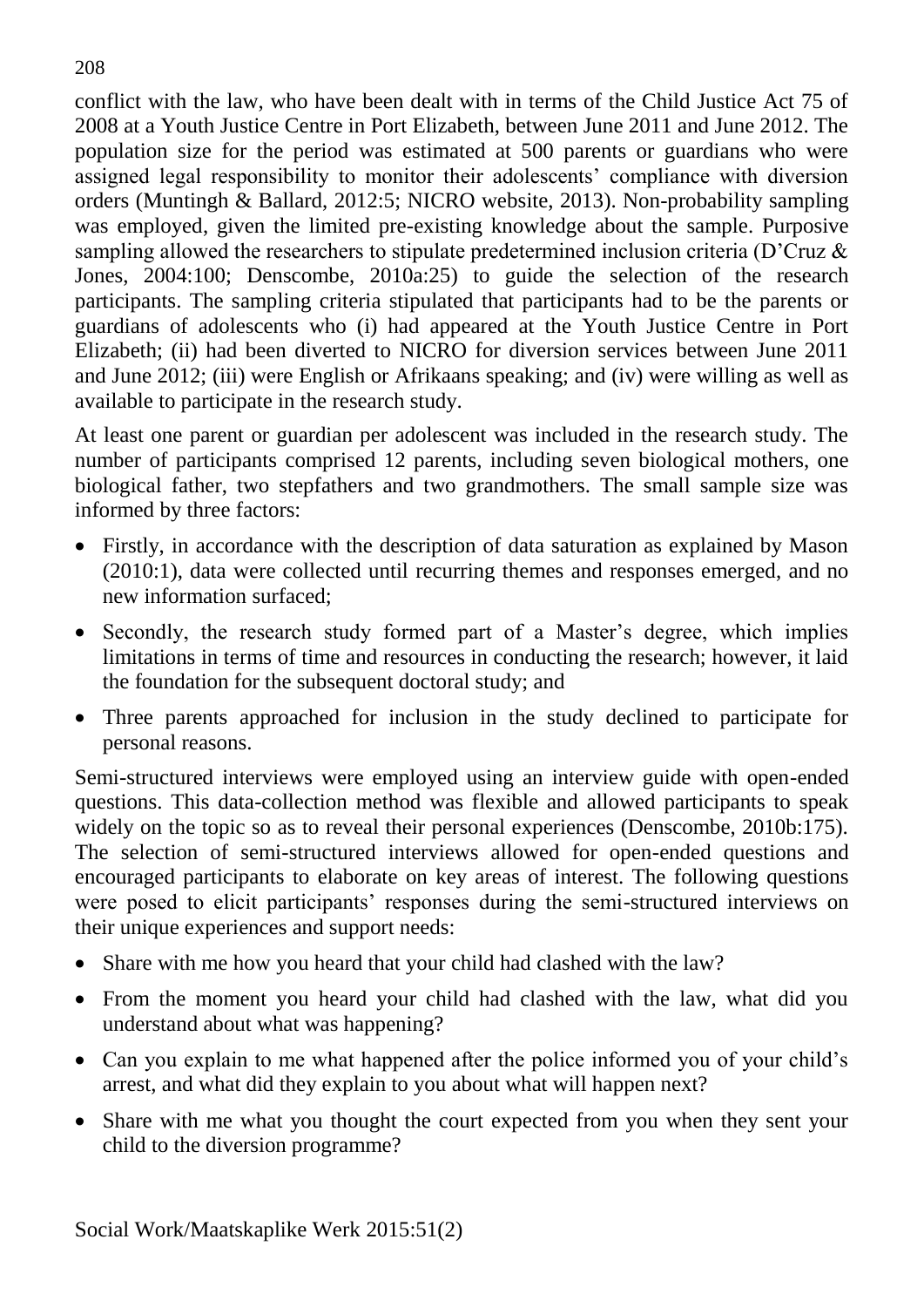- Tell me what it was like having to monitor/check that your child attended the diversion programme on a weekly basis and stayed out of trouble?
- Can you give me some examples of how you monitored your child's activities and what you did to check that he attended the diversion programmes?
- What made it difficult for you to monitor your child's compliance with the diversion order?
- How did you deal with those difficulties to ensure your child's compliance?
- What type of support or service could have assisted you in monitoring your child's compliance with the diversion order?

Written reflections on the research process and the researchers' responses to each phase of the process limited potential subjective researcher bias (Denscombe, 2003:175).

This study employed the method of qualitative data analysis, which prescribes a cyclical process of reviewing the data generated because *"communication is not linear and the interpretation of meaning should not be linear either"* (Henning, Van Rensburg & Smit, 2004:105). In line with interpretive analysis, the focus is holistic and contextual in nature (De Vaus, 2001:235; Porta & Keating, 2008:30). The researchers sought relationships in meaning between all categories and reviewed the data to interpret their meaning in the context of what is already known (Denscombe, 2003:280-281; Engel & Schutt, 2005:380; Henning *et al.,* 2004:104-109; Hesse-Biber & Leavy, 2006:8; Taylor-Powell & Renner, 2003:1-6).

Strategies used to assess and verify the findings in this research included researcher reflective journaling as well as peer reviews of the generated and analysed data, which were further supported by employing an independent coder (Guba & Lincoln, cited in Denzin & Lincoln, 2005:210).

## **DISCUSSION OF FINDINGS**

The ensuing section provides a discussion of each of the findings which are presented according to the themes that emerged from the analysis.

# **Theme 1: Parents' experiences of being informed of their adolescents' arrest**

Although the focus of the study was on diversion, the researcher set the scene for the data generation with the parents by posing warm-up questions and asked them to describe the first time they learnt about their adolescents' arrest. The majority of the parents experienced the arrest of their adolescent as unexpected. All the parents were informed of their adolescents' arrest by police officers as prescribed by the Child Justice Act. Only two parents made reference to a written notice or summons being handed to them or their adolescent; one parent recalled *"even when the police gave the letter, they couldn't even really give details; it just said you got to be there so and so."* The rest of the parents reported that the police informed them verbally when they must attend court. Whilst the parents' accounts of events are acknowledged, it is possible that their emotional state at the time of the police's visit and the time lapse since the incident may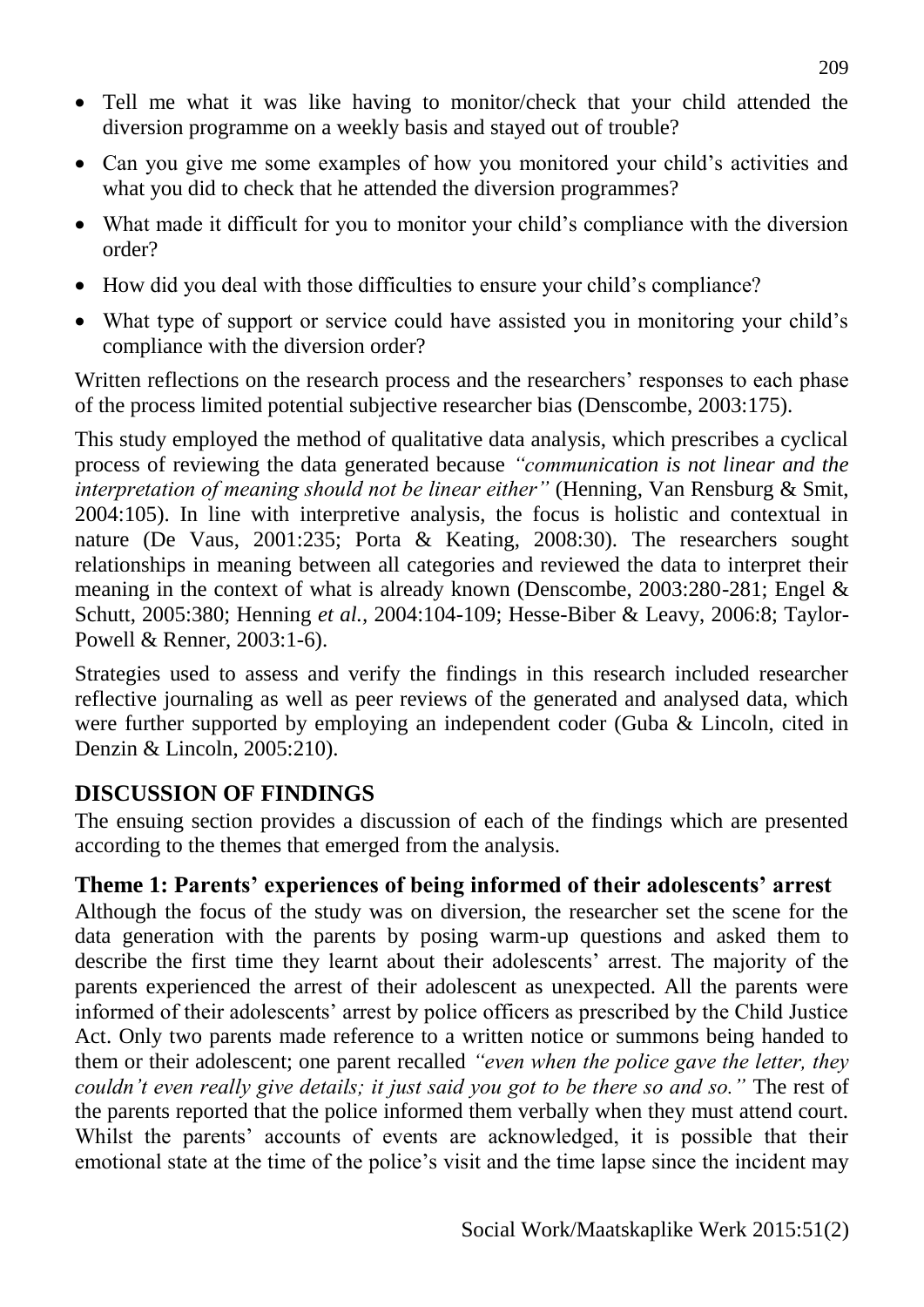have diminished their recall of the detail regarding the written notice or summons. This concurs with the finding by Peterson-Badali and Broeking (2004, in Broeking & Peterson-Badali, 2010:42) that parents are often disengaged at the time of their adolescents' arrest.

The findings showed that the majority of the parents experienced emotions such as shock and anger when hearing about their adolescents' clash with the law. A parent reflected that: "*when I got the call, I didn't believe it at first, because I didn't expect it from him.*" Even a parent who expected this from her son, since she knew he was using drugs, shared that she was angered by his arrest. This is consistent with Vrselja's (2010:145) description of the adolescence-limited delinquency theory that adolescent delinquency is usually preceded by behaviour problems, which may explain why one parent commented that she was not shocked but angered by her son's arrest, because of his prior drug use. Some parents also reported behavioural manifestations such as sleeplessness and feeling disoriented at hearing about their adolescent's arrest. One parent recalled: *"I stayed up the whole night. I did washing, cleaning that time of the morning, 2 o'clock; I could not even drive myself."* The discussion of the parents' initial experiences of their adolescents' arrest provides the context against which the remaining three themes which follow below were interpreted.

## **Theme 2: Parents' experiences of monitoring their adolescents' daily activities to ensure compliance with diversion orders**

The findings revealed that parents' experiences of monitoring their adolescents' daily activities in order to ensure compliance with diversion orders was influenced by the following factors, i.e. their understanding of what diversion is, their perception of their role in diversion, and lastly, their feelings about their role in diversion, each of which is discussed in turn.

# *Sub-theme 2.1: Parents' understanding of diversion and their role in diversion*

The findings showed that those parents who misunderstood diversion as a non-custodial sentence with specific conditions experienced the monitoring of their child's daily activities as a huge responsibility, fearing that: "*if your child doesn't attend* [the diversion programme]*, then he will be locked up".* Most parents had some understanding of diversion. For instance, one parent explained that: "*instead of him going to jail and getting a criminal record, they do this Diversion Programme which is the life skills."*  The latter quote reflects with the definition of diversion in the Child Justice Act 75 of 2008 (South Africa, 2010) as the "*channelling of children away from court-based processes to programmes and developmental measures*" (Sloth-Nielsen & Gallinetti, 2011:74). Another parent experienced the monitoring positively, considering her understanding that diversion would afford her daughter the opportunity to access the services of a helping professional, which she articulated as follows: "*I felt it was an opportunity for her, I mean opportunity in a way that I knew she was going through things. Like I told you, we were divorced; I never could get her to be counselled."*

As prescribed by the Child Justice Act 75 of 2008, parents are assigned the responsibility to ensure that their adolescent complies with the diversion order and any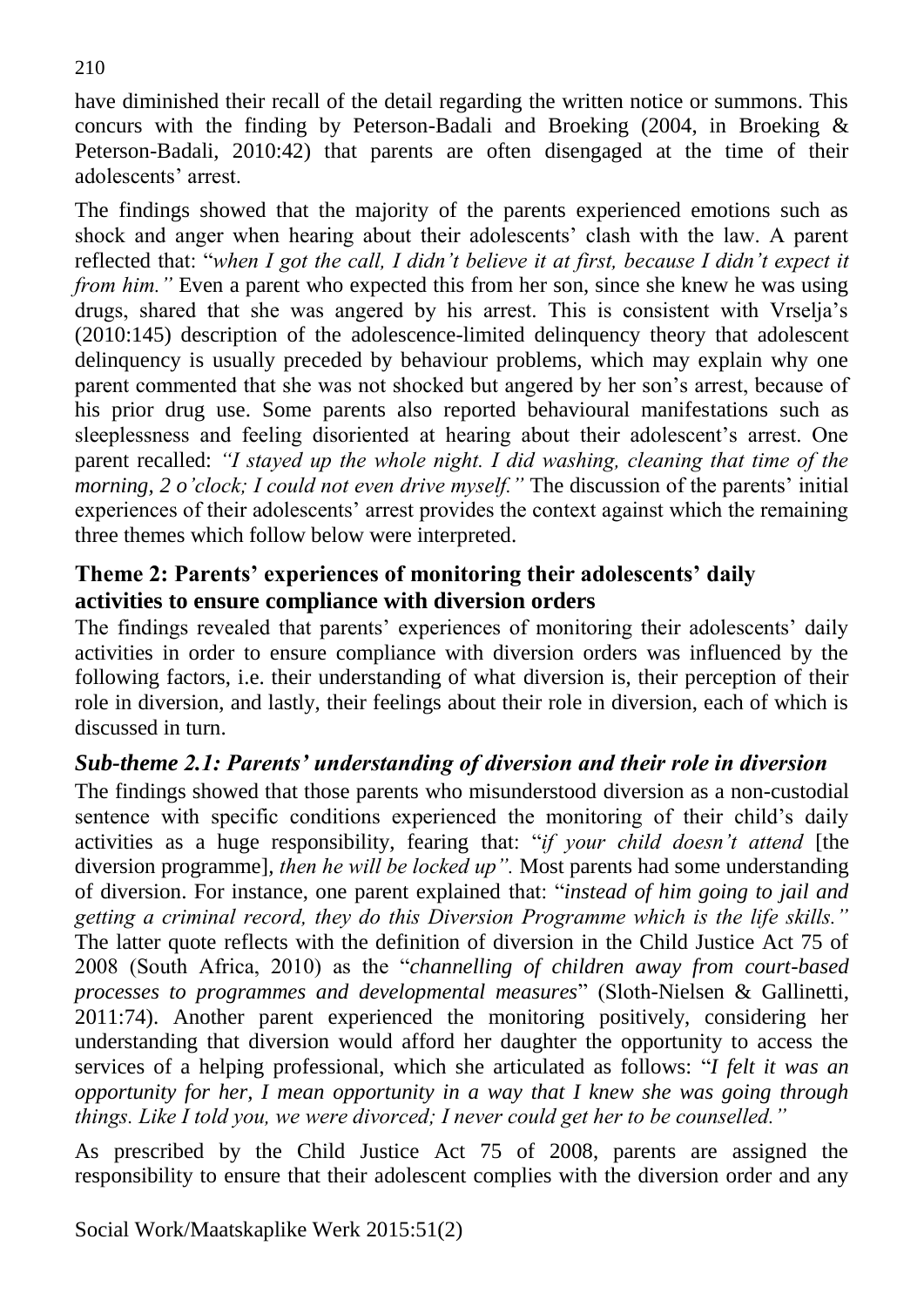conditions stipulated in the order. This places an important onus on parents to monitor their adolescents' daily activities and in particular to ensure that their adolescents attend NICRO's diversion programme sessions, which requires parents to attend the first and last sessions of the programme. The findings revealed that all the parents took it as their responsibility to transport, or arrange transport for, their adolescent to attend the NICRO Programme. Parents also explained that they "*had to sit in on the first meeting and the last meeting and to consult with regard to progress and attitude."* One parent in particular experienced the monitoring as a liability, fearing that she would be held liable and issued with a fine if her adolescent failed to comply with the diversion order. She explained that: "*she (the child) must now attend the NICRO classes and if she offends and because now I signed now to become like a, how do you say now, I would be also liable*". Another parent, who regarded the monitoring as a dual responsibility, stated that her only responsibility was to drop her adolescent at the NICRO Programme venue and that it was his (the adolescent's) responsibility to ensure that he complied with the diversion order, and not hers (the parent's).

The differing views of these two parents seemed to influence the level of direct monitoring methods that they employed to ensure their adolescents' compliance, as well as the level of stress experienced in ensuring such compliance. All the parents had an understanding that they had a role to fulfil in ensuring that their adolescents complied with the diversion orders. Most parents took it upon themselves to play an active role in either attending the NICRO Programme with their adolescents or arranging transport to the Programme. Similar findings were made by Broeking and Peterson-Badali (2010:47), who found that arrested and diverted adolescents expected their parents to provide emotional and practical support during the child justice proceedings. The researcher noted that most of the parents implicitly accepted that they needed to be there for their adolescents and support them throughout the diversion programme. However, the parents' role in monitoring adolescents' compliance with diversion orders and the consequences of failing to fulfil their role were not explicitly spelled out by child justice officials.

# *Sub-theme 2.2: Parents' feelings about their role relating to diversion*

The research revealed that parents viewed it as their responsibility to ensure their adolescents' attendance of the diversion programme and for their adolescents not to reoffend. Most parents were of the view that they had to support their adolescents and felt that they were supportive by virtue of attending the NICRO sessions as well as transporting their adolescents to the programme, which served to ensure adolescents' compliance. A father reflected that: "*if he failed to meet those sessions, I think it would be information that goes to the court. What type of, first of all, parent-child relationship you dealing with, and then also the attitude of the candidate?"*

Not all the participating parents were aware of the legal consequences they faced should they not fulfil their role in monitoring their diverted adolescents. Only one parent stated that should their adolescent not comply with the diversion order, *"it will also be like an offence, [be]cause I'm supposed to make sure that she does appear and if she didn't, I mean for her classes, then I can be held in contempt of court as well*". This parent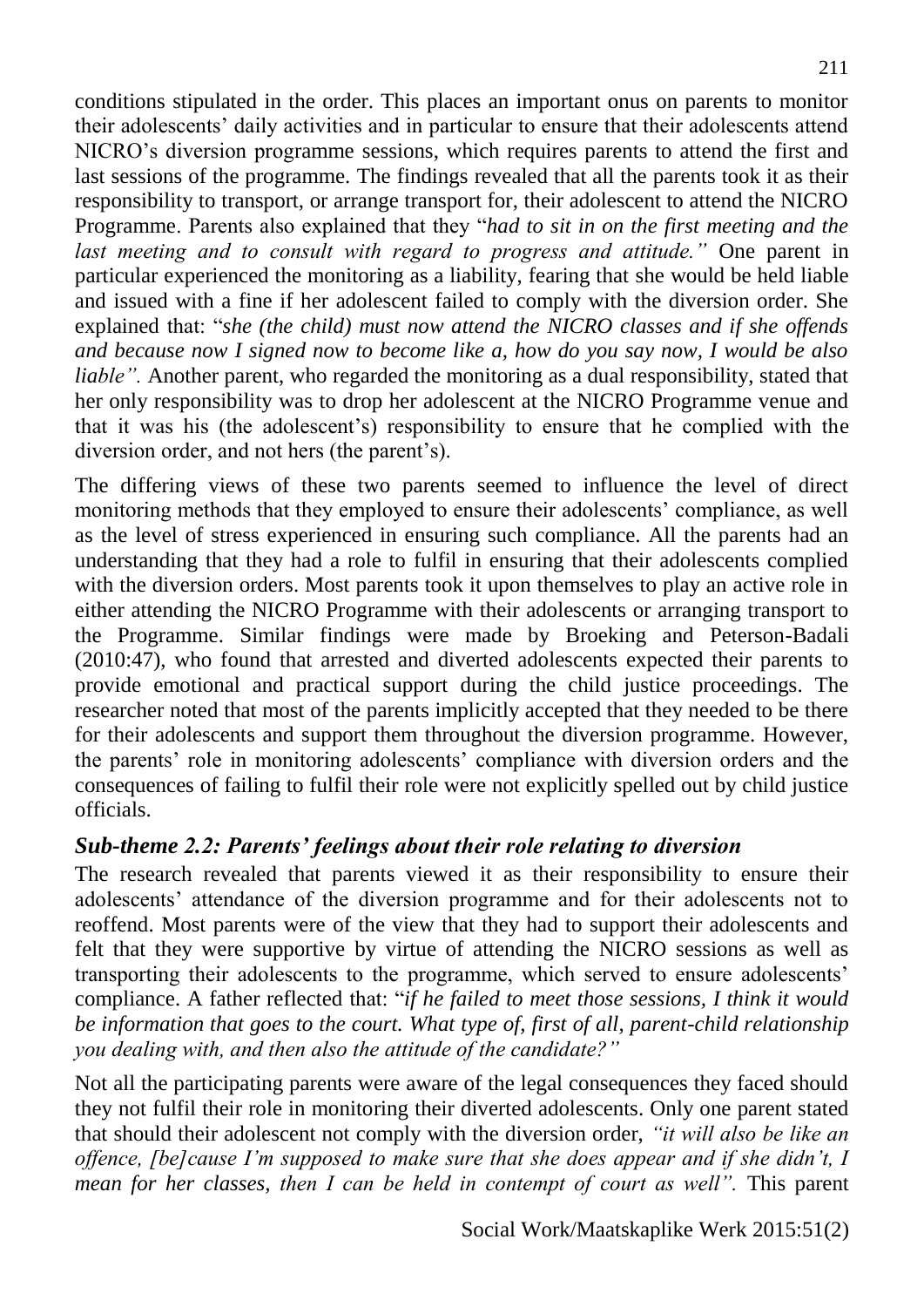shared that she felt stressed about her child not complying with the diversion order and worried about the fact that she would be held liable or have to pay a fine. A further finding is that, although parents accepted their role in monitoring their adolescents' compliance with diversion orders, most of the parents felt burdened by the additional responsibility, which affected their daily work schedules. Some parents also revealed feeling resentful towards their spouse or partner for not sharing the responsibilities in monitoring the adolescent. Consistent with the findings by Ashbourne and Daly (2010:1428, 1430), parents are expected to reduce their level of monitoring during adolescence and they are expected to provide more practical support during adolescence, such as transport. In monitoring adolescents' compliance with their diversion orders, all parents in this study assumed responsibility for ensuring that their adolescents were transported to the NICRO programme sessions. All parents reported attending the first and last sessions with their adolescents; however, they expressed feelings of frustration at having to fit the additional responsibility into their daily activities. The need for counselling and parental support services is motivated by the negative feelings experienced by parents in assuming their responsibility in monitoring their adolescents' compliance with diversion orders.

#### **Theme 3: Parents' methods of monitoring their adolescents' compliance with diversion orders**

In exploring the parents' experiences of monitoring their adolescents' compliance with diversion orders the researcher first asked parents to describe the monitoring methods they employed. The monitoring methods employed by parents included restricting their adolescents by limiting the time spent with their friends; expecting adolescents to inform them of their whereabouts; and soliciting information from adolescents about their activities.

Most parents indicated that they increased their level of monitoring after their adolescent had been diverted to the NICRO programme and set rules/boundaries to encourage the adolescents to account for their activities. A mother shared the following: *"We definitely clamped down on him, on how he spends his time with his friends".* In accordance with other studies (Allen, Porter, McFarland, Marsh & McElhaney, 2005:755; Buehler, 2006:122; Hargovan, 2013:29; Harrison, 2008:142; Pillay, 2008:iv), the negative influence of friends was revealed in the present study, as most of the adolescents had committed their crimes with a group of friends. This resulted in parents restricting their adolescents' contact with friends during their attendance of the Diversion Programme.

#### *Sub-theme 3.1: Parents' direct monitoring methods*

Deeper exploration of the monitoring methods revealed that parents employed both direct and indirect methods to gain knowledge about their adolescents' daily activities. Some parents described employing direct methods, stating *"Want ek vra hom, met wie is hulle? Dan hoor ek." [Because I ask him, with who are you? Then I listen.]* and *"Sometimes, he will tell us out of his own, most of the time if I asked him, he would just tell me 'oh, it was OK, mom."* Similar to the findings of Nixon and Halpenny (2010:3), direct methods involved the parents soliciting information directly from the adolescents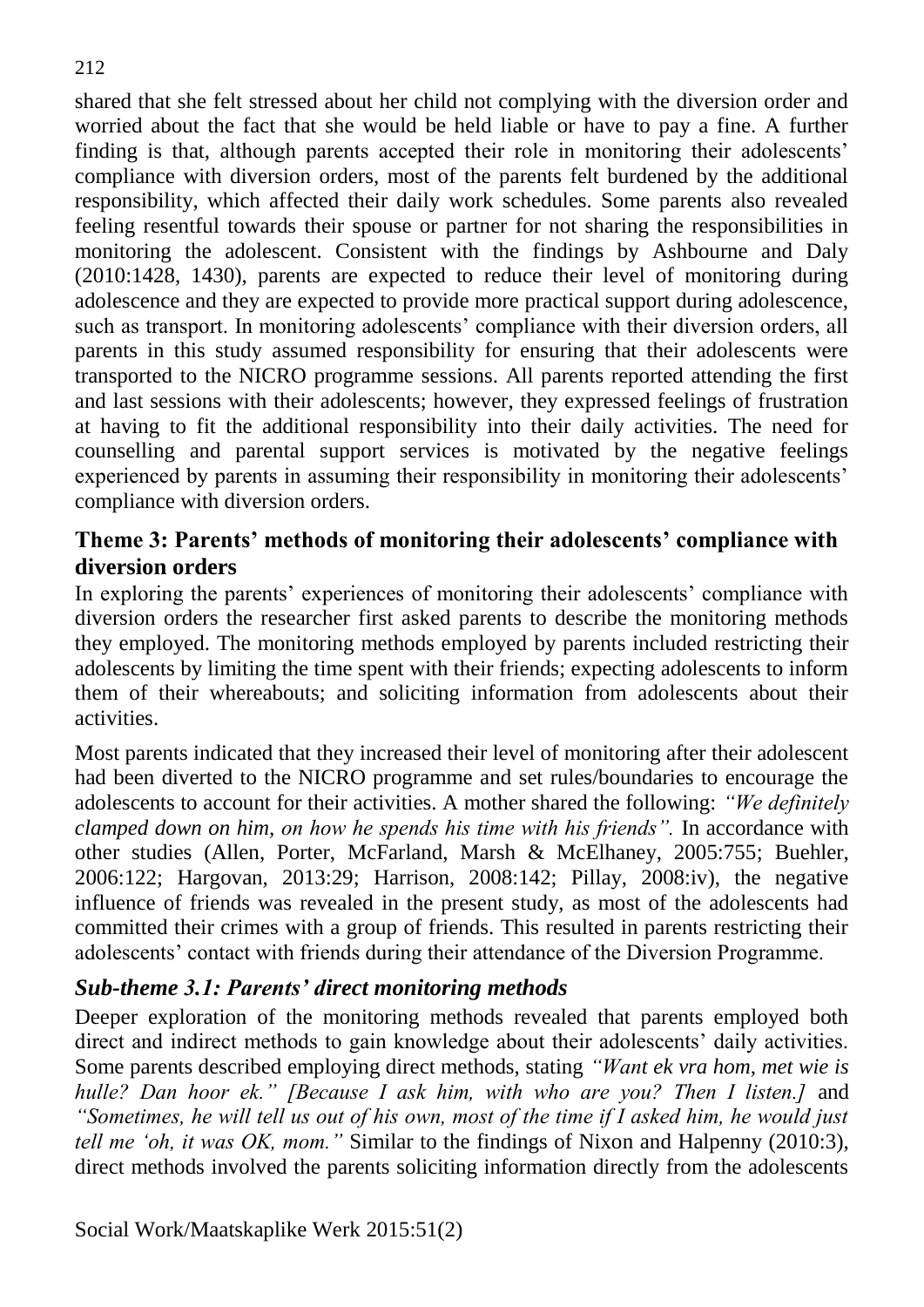by asking questions, by phoning to check up on their whereabouts, communicating with the adolescents, transporting the adolescents to their activities, and through constant supervision. Indirect methods would be employed when adolescents limited their level of self-disclosure to restrict their parent's knowledge about their activities, as can be deduced from this parent's statement:*"Hulle is nie daai praat-kinders nie, daai kinders wat net sommer praat. Partymaal moet ek maar net sommer hier in die bloute gryp, vrae vra en dan sal die een nou antwoord. Die ander een praat total nie, hy laat die ander een praat." [They are not the type of children who just talk. Sometimes I must just probe in the dark, ask questions, and then the one will answer. The other one does not talk at all; he lets the other one talk.]*.

As postulated by the social domain theory (Sorkhabi, 2010:765), some participating parents reported that their adolescents would not disclose information about their activities despite parental solicitation. While parents reflected on their adolescents' secretiveness, it was observed that parents felt frustrated when adolescents were secretive about their activities, as the parents had to increase their efforts to gain information from other sources. Consistent with earlier research (Kerr *et al*., 2010:39; Yau *et al*., 2009:1492), this study established that parental knowledge of adolescents' activities depended more on adolescent self-disclosure than parental solicitation. The parents participating in this study reported that adolescents would at times share information about their activities out of their own volition; however, most reported that their adolescents would not share information voluntarily.

# *Sub-theme 3.2: Parents' indirect monitoring methods*

Other studies have found that the use of indirect monitoring methods, which refers to parents soliciting information about their adolescents' activities from sources other than the adolescents, was employed by parents when they struggled to gather information directly from their adolescents (Bakken & Brown, 2010:383; Yau *et al*., 2009:1493). Similar findings were made in this study, showing parents' use of indirect monitoring methods to gain knowledge about their adolescents' activities and to monitor their adolescents by gathering information about them from their siblings, friends or neighbours, and by listening in on the adolescents' conversations with their friends. A mother stated: *"I said to the maid, I instructed my maid and my mom that he must stay indoors and he must be home on time, although they said he can go to school."*  Similarly, the help of friends was enlisted in gathering information about the activities of adolescents, as can be seen from this statement made by a guardian:*"Meestal hulle vriende of van die gemeenskap, enige iemand wat hul sien dan sê hulle: 'nee die auntie het hulle gestuur, of daai auntie het hulle gestuur'." [Mostly their friends or from the community, anyone who sees them will say: 'no this aunty sent them, or that aunty sent them.'].* Some parents reported that adolescents shared information about their activities after they had already engaged in the activities.

## *Sub-theme 3.3: Parents' experiences of implementing the monitoring methods*

Once the parents described the monitoring methods they had employed with their adolescents, the researchers explored parents' experiences of implementing the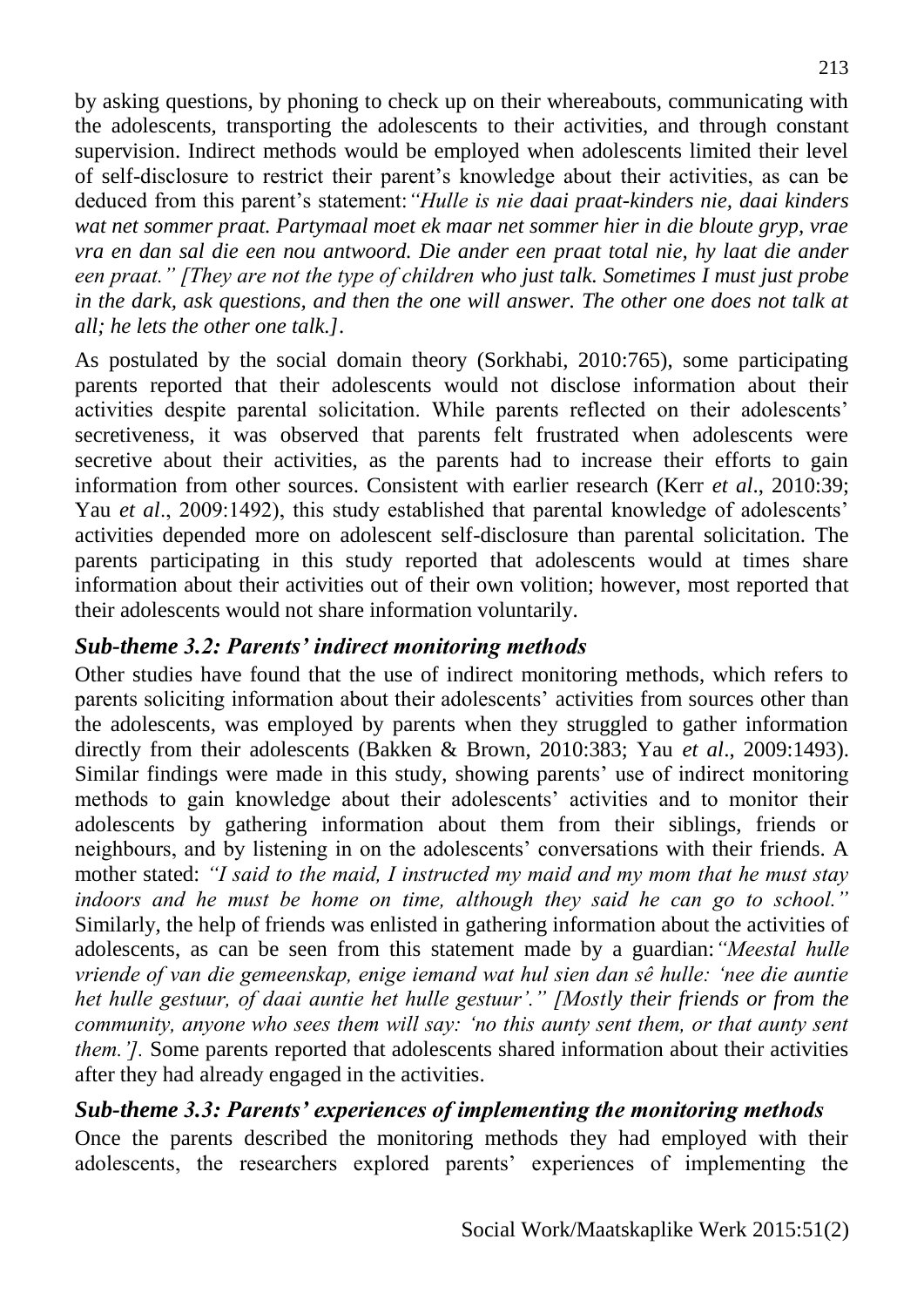monitoring methods they had described. It was evident that the participating parents had not reflected on their experience and the impact of the role they assumed in monitoring their adolescents' compliance; however, upon reflection, they reported that they had to make adjustments to their work schedules, which was stressful at times, in order to fetch their adolescent from school and rush to the NICRO Programme venue. Two parents reflected that: "*it was hard, because I had to lie to my boss where I was"* and *"I remember some of that hour sitting in the car, waiting was a frustration".* Parents expressed that they struggled at times to cope with their role and responsibilities towards their diverted adolescents and that this affected their mood, their relationships and their interactions with others. The findings further revealed the intrapersonal coping strategies used by parents, which included internal dialogue, attitudes or thoughts, and interpersonal coping strategies, which refers to their relationships with others (Steinhardt & Dolbier, 2008:446). A few parents employed both interpersonal and intrapersonal strategies to cope with monitoring their adolescents, such as praying, accessing support from family and employing positive self-talk.

Consistent with previous research (Tolou-Shams, Hadley, Conrad & Brown, 2012:449- 456; Yau *et al*., 2009:1493), the parent-adolescent relationships in this study were affected by the adolescents' clash with the law, and most parents reported not being sure as to whether they could trust their adolescents, hence the imposition of restrictions on their adolescents' freedom. Parents reported that their relationships with their spouses or ex-spouses had been negatively affected by their adolescents' arrest and diversion. One mother revealed that: "*I would fight with my husband, I would not worry about the other two kids, and it wasn't nice at all. I stopped, I would say I stopped eating, but I would go through depression, where I would just want to be alone and I had no-one to speak to because I can't go and speak to my neighbours about things like this. My parents knew about it, but they don't live near to me".* This is consistent with the findings of studies on inter-parental conflict which demonstrated that parenting and differing parenting styles, in particular, could cause conflict between parents (Krisnakumar & Buehler, 2000:25-44; Schoppe-Sullivan, Schermerhorn & Cummings, 2007:118-1134). Differing levels of parental involvement have also been found to cause strain in parental relationships, as one parent reflected: *"My husband and I would argue furiously, and it would always be about him (the diverted adolescent)".* A statement made by a mother that: "*his father did not get involved in the programme at all, didn't do any of the fetching and carrying at all – he appeared at the court one hour and then left*" supported Ashbourne and Daly's (2010:1426) claim that mothers usually assume more monitoring responsibility in relation to the diverted adolescent. The parent left to fulfil the monitoring role also revealed a range of negative feelings, such as a sense of disgrace at having to sit in a group with other parents, feeling unable to cope with the situation, and feeling blamed by the other parent for their adolescent's transgression. These emotions can be seen as underlying factors in parents expressing a need for counselling and support groups as well as the need for family support.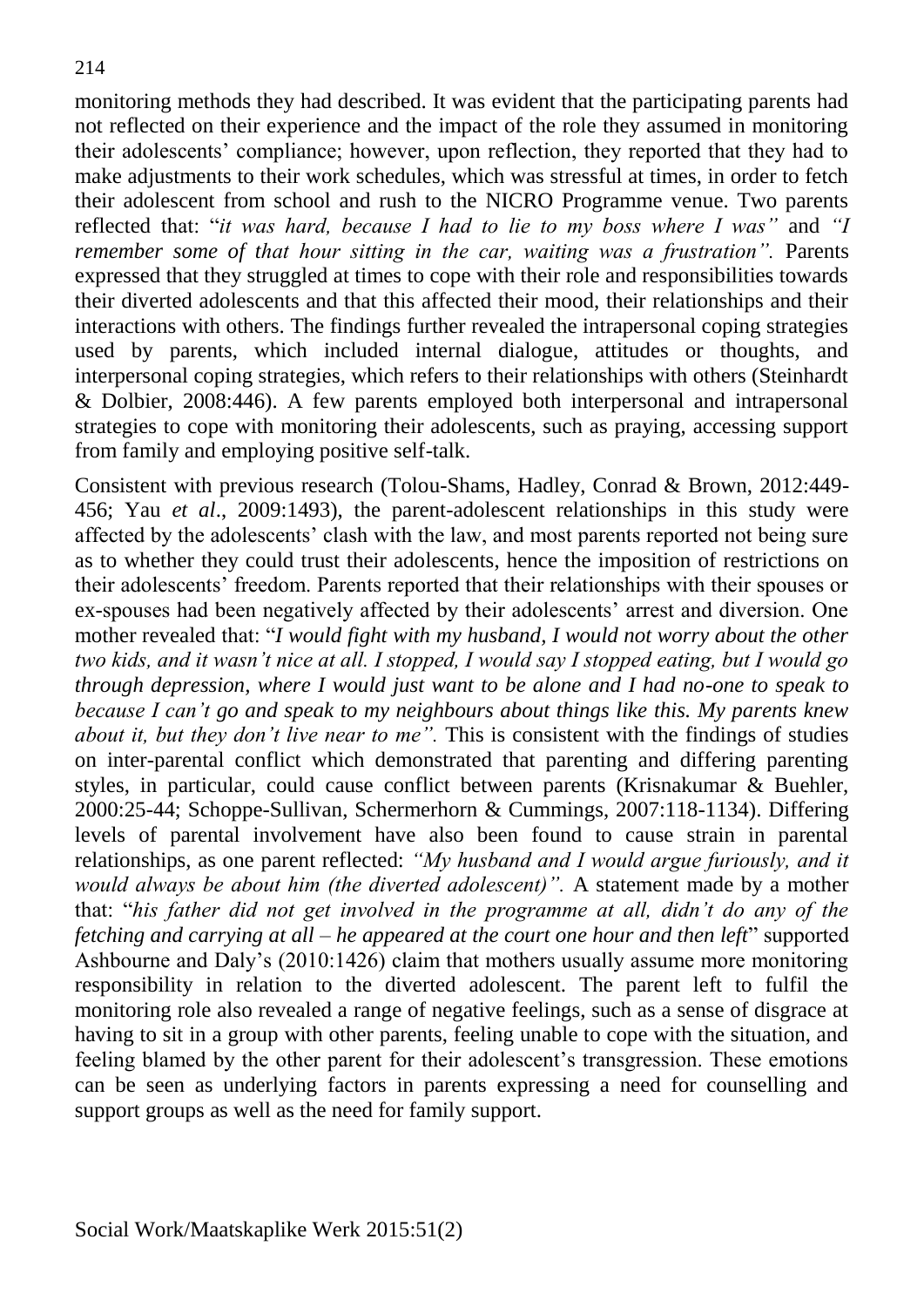## **Theme 4: Support needs expressed by parents in terms of monitoring their adolescents' compliance with diversion orders**

The participating parents divulged that they needed the support of their spouses as well as to share the responsibilities of monitoring their adolescents' compliance with diversion orders. A mother reflected on what could have helped her: *"If I could have had the support from my ex-husband."* They also enlisted family members to support them through their adolescents' journey through the child justice system, as can be seen from a mother's reflection: *"Honestly, if my sister wasn't there with me, cause she is the only sister I have; we're very close, if she wasn't there, I wouldn't even been able to say my name to that magistrate".* 

The parents' need for family support, particularly support from their spouses, in coping with their parental role, has been emphasised by Mulford and Redding (2007:641). Family support has been found to buffer the effects of role overload on parents and practical support helps them to cope better with stressors related to parenting (De Garmo, Patras & Eap, 2008:44-45). Coupled with family support, the parents participating in this study also indicated the need for support from child justice officials, in terms of practical support regarding matters such as transport information and counselling. This is consistent with the findings of Broeking and Peterson-Badali (2010:42,50), who state that parents require information and support to navigate their way through the complexities of the child justice system in order to support their adolescents.

#### *Sub-theme 4.1: Professional support needed by parents*

Parents expressed the need for information about the child justice process to be communicated to them in a sensitive manner and for transport to be made available for their adolescents to attend the NICRO Programme sessions. A parent suggested the provision of state-funded transport: "*Actually, if he had transport, ja, to and from the programme for those that's not so fortunate".* Parents revealed the need for information and guidance from child justice officials and said that: "*No-one can help you, so even if you phone, there's no-one that can even tell you this is what you got to expect, everything was new."* Another parent stated: "*As parents, you worry and you've never been through this, and there's no-one to guide you".* The findings further suggest that parents need to have access to counselling services for themselves at the Youth Justice Centre, from the point of their adolescents' arrest throughout their attendance of the NICRO Programme sessions. A parent noted: *"I feel that counselling is something that you would need, because you have family support and everything, but it's not everything that you can, if you, if you have to let out to an independent person what is your real feelings and how you know you feel difficult, because you never know if you're asking the family too much*". The findings revealed that parents experienced the need to speak to a counsellor and other parents in a counselling and supportive setting to help them cope with their role of monitoring as well as supporting their adolescent (Miller & Sambell, 2002:32-44).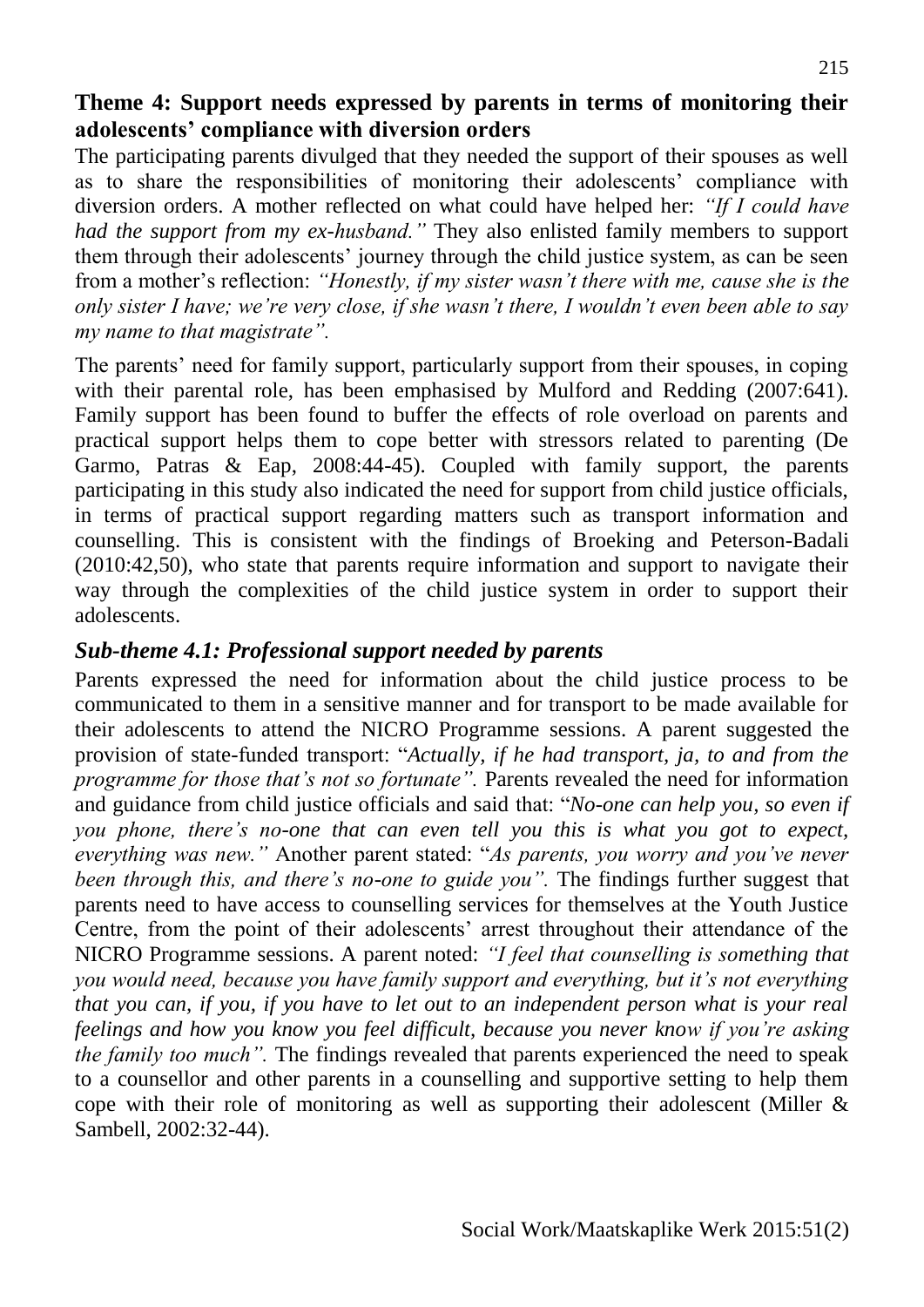# **CONCLUSION**

Parents' experiences of monitoring their adolescents' compliance with diversion orders were explored in this study, which provided parents with the opportunity to verbalise their personal experiences. This research study revealed parents' perceptions of which methods they experienced as effective and ineffective in monitoring their adolescents' daily activities. While parents can reasonably be expected to monitor their diverted adolescents, the parents who participated in this study experienced emotional and financial strain as a result of the role assumed in relation to monitoring their adolescents' compliance with diversion orders. The findings revealed the parents' support needs in ensuring their adolescents' compliance with diversion orders and gave direction to possible improvements in practice, supporting the recommendation for counselling and/or support services to be accessible to parents at the Youth Justice Centre where this study was localised.

#### **RECOMMENDATIONS FOR PRACTICE AND FUTURE RESEARCH**

Based on the findings of the study, recommendations for social work practice and child justice officials are outlined below.

The child justice officials should approach parents with sensitivity and consideration of the trauma experienced by parents at their children's arrest and subsequent court appearance. Police officers should ensure that parents receive written information that is user friendly and explains directions to the Youth Justice Centre and the court process that follows the arrest. It is further recommended that parents have access to clear and comprehensible information that would clarify the child justice process and key concepts in the Child Justice Act 75 of 2008 (South Africa, 2010). In addition, the provision of social work counselling and support services is recommended to parents whose children appear at the Youth Justice Centre to help them cope with their adolescents' arrest and subsequent diversion. Transport should be provided for parents and adolescents to attend Diversion Programme sessions, with funding for the transport subsidised either by the Department of Justice and Constitutional Development or the Department of Social Development and Special Programmes. Child justice officials should furthermore provide clear and accessible information on the availability and cost of transport for court appearances at the Youth Justice Centre. The NICRO Programmes should be presented in flexible time slots and at venues in safe environments to minimise safety risks for diverted adolescents and their parents. NICRO Programmes should include parents in more than one session and provide after-care services. Social workers should form partnerships with parents in monitoring the diverted adolescents' progress during and after completion of the Diversion Programme. The final practice recommendation is for child justice officials to be trained in engaging with parents in a supportive manner and providing information to parents using concepts that parents understand.

The following areas for future research have been identified as a result of the findings of the present study: the development of practice recommendations as well as an intervention programme to provide counselling, support, information and guidance to parents from the point of their children's arrest to the conclusion of the diversion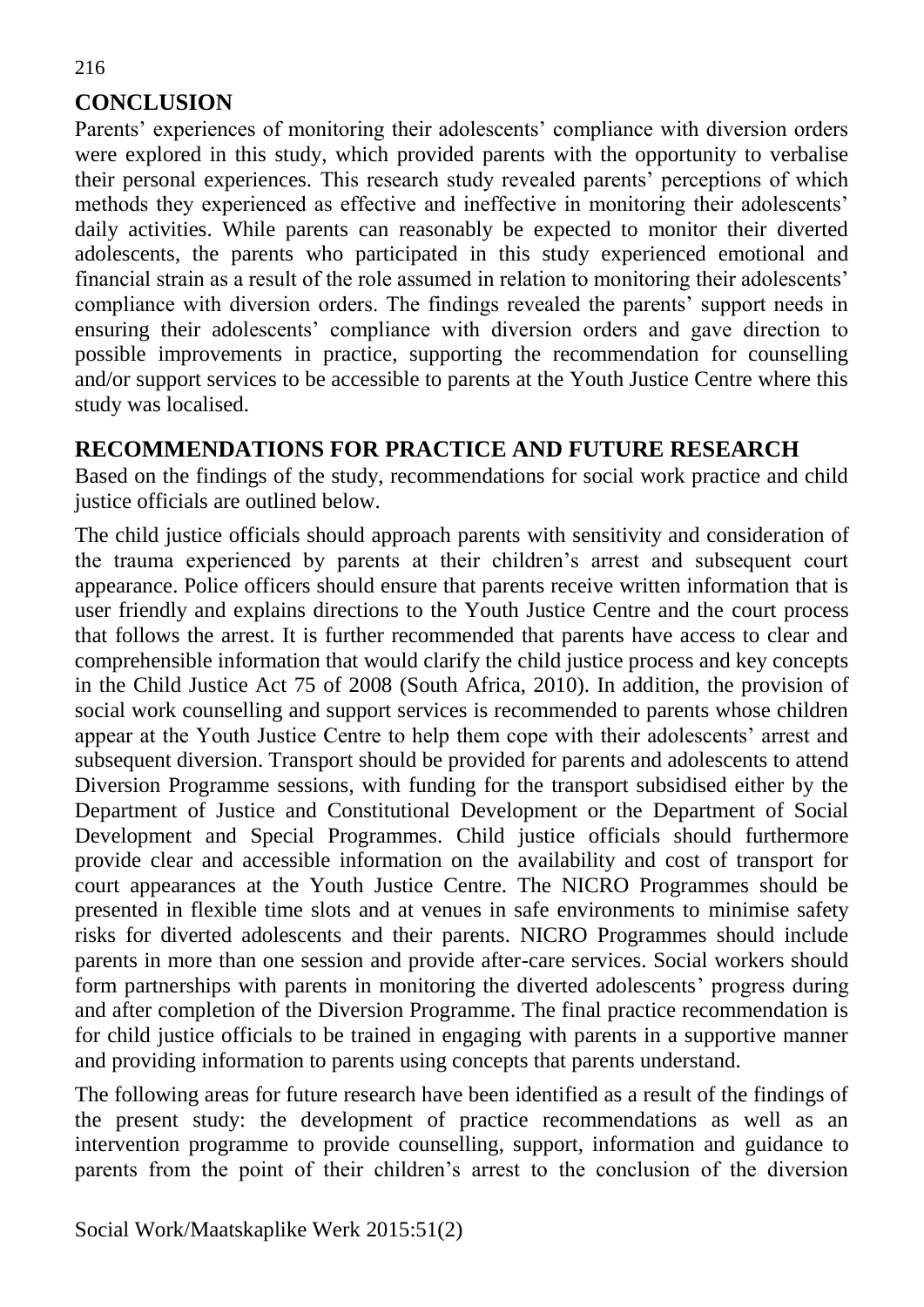programme; studies focusing on the child justice stakeholders' experience of involving parents in the child justice process and their views on strengthening parents' ability to prevent their adolescents' recidivism; studies exploring adolescents' experiences of the application of the Child Justice Act; and lastly, studies exploring adolescents' experiences of parental monitoring during their attendance of the Diversion Programme.

## **REFERENCES**

ALLEN, J.P., PORTER, M.R., McFARLAND, F.C., MARSH, P. & McELHANEY, K.B. 2005. The two faces of adolescents' success with peers: adolescent popularity, social adaptation, and deviant behavior. **Child Development**, 76(3):747-760.

ARTHUR, R. 2007. **Family life and youth offending: home is where the hurt is**. London: Routledge.

ASHBOURNE, M.L. & DALY, K.J. 2010. Parents and adolescents making time choices: choosing a relationship. **Journal of Family Issues**, 31(11):1419-1441.

BAKKEN, J.P. & BROWN, B.B. 2010. Adolescent secretive behaviour: African American and Hmong Adolescents' strategies and justifications for managing parents' knowledge about peers. **Journal of Research on Adolescence**, 20(2):359-388.

BENGSTON, V.L. & ALLEN, K.R. 1993. **The life course perspective applied to families over time**. [Online] Available: [http://www.imamu.edu.sa/topics.](http://www.imamu.edu.sa/topics) [Accessed: 12/10/2013].

BROEKING, J. & PETERSON-BADALI, M. 2010. The extent and nature of parents' involvement in Canadian youth justice proceedings. **Youth Justice**, 10(1):40-55.

BUEHLER, C. 2006. Parents and peers in relation to adolescent problem behaviour. **Journal of Marriage and Family**, 68:109-124.

CRESWELL, J.W. 2009. **Research design. Qualitative, quantitative, and mixed**  methods approaches (3<sup>rd</sup> ed). Thousand Oaks: Sage Publications.

D'CRUZ, H. & JONES, M. 2004. **Social work research. Ethical and political contexts**. London: Sage Publications.

DE GARMO, D.S., PATRAS, J. & EAP, S. 2008. Social support for divorced fathers' parenting: testing a stress buffering model. **Family Relations**, 57:35-48.

DE VAUS, D. 2001. **Research design in social research**. London. Sage Publications.

DENSCOMBE, M. 2010a. **The good research guide for small scale research projects** (4<sup>th</sup> ed). Berkshire: Open University Press.

DENSCOMBE, M. 2010b. **Ground rules for social research. Guidelines for good**  practice (2<sup>nd</sup> ed). Berkshire: Open University Press.

DENSCOMBE, M. 2003. **The good research guide for small scale research projects** (2<sup>nd</sup> ed). Maidenhead: Open University Press.

ENGEL, R.J. & SCHUTT, R.K. 2005. **The practice of research in social work**. London: Sage Publications.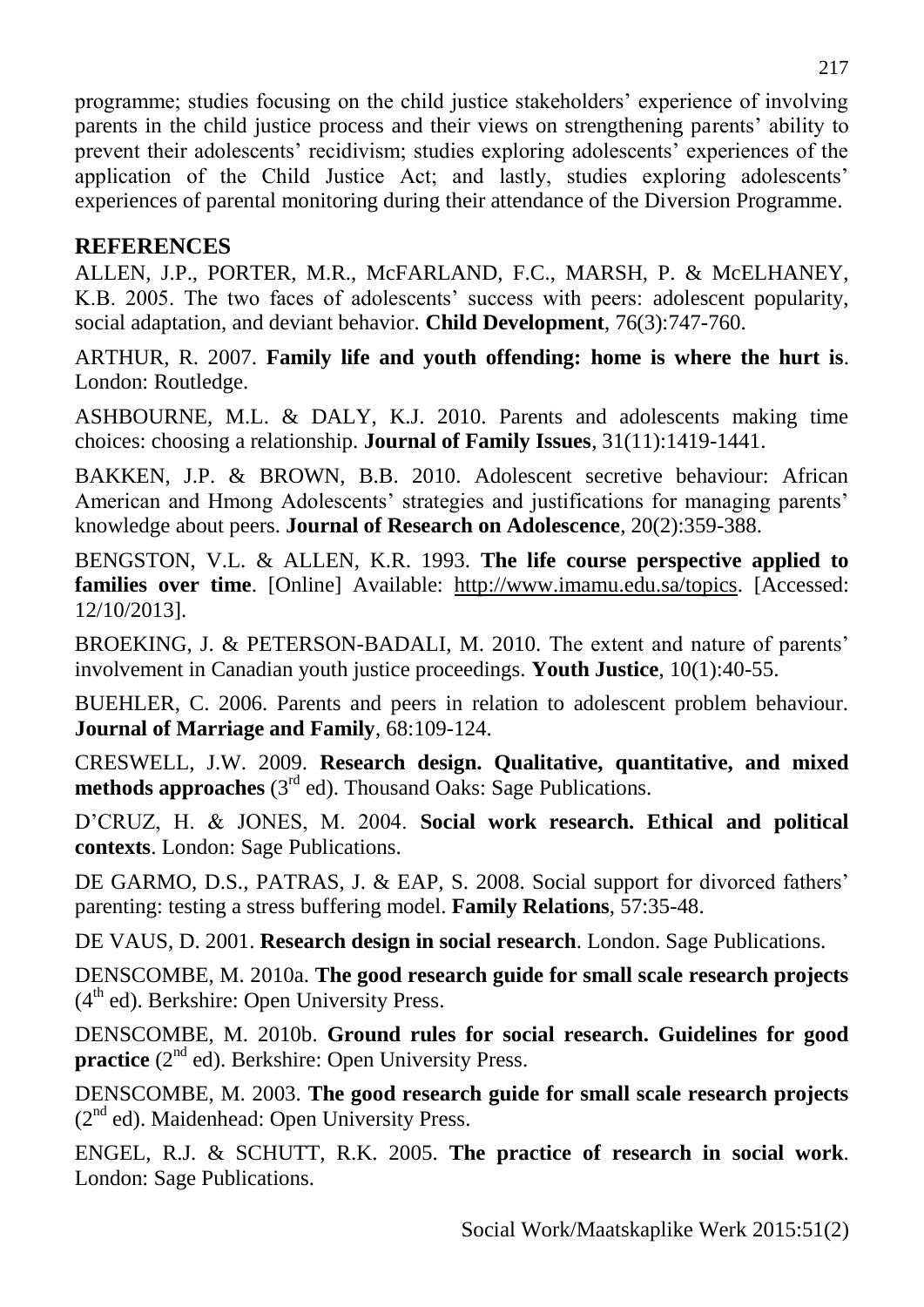218

GUBA, E.G. & LINCOLN, Y.S. 2005. Paradigmatic controversies, contradictions, and emerging confluences. **In**: DENZIN, N.K. & LINCOLN, Y.S. 2005. **The Sage handbook of qualitative research** (3<sup>rd</sup> ed). Thousand Oaks: Sage Publications, 191-215.

HARGOVAN, H. 2013. Child justice in practice. The diversion of young offenders. **SA Crime Quarterly**, 44:25-35.

HARRISON, L. 2008. **Perceptions of family functioning and its impact on juvenile offending**. Johannesburg: University of Witwatersrand. (Unpublished MA thesis)

HENNING, E., VAN RENSBURG, W. & SMIT, B. 2004. **Finding your way in qualitative research**. Pretoria: Van Schaik Publishers.

HESSE-BIBER, S.N. & LEAVY, P. 2006. **The practice of qualitative research**. London: Sage Publications.

KEIJSERS, L., BRANJE, S.J.T., VAN DER VALK, I.E. & MEEUS, W. 2010. Reciprocal effects between parental solicitation, parental control, adolescent disclosure, and adolescent delinquency. **Journal of Research on Adolescence**, 20(1):88-113.

KEIJSERS, L. & LAIRD, R.D. 2014. Mother-adolescent monitoring dynamics and the legitimacy of parental authority. **Journal of [Adolescence](http://www.sciencedirect.com/science/journal/01401971)**, [37\(5\)](http://www.sciencedirect.com/science/journal/01401971/37/5):515-525.

KERR, M., STATTIN, H. & BURK, W.J. 2010. A reinterpretation of parental monitoring in longitudinal perspective. **Journal of Research on Adolescence**, 20(1):39- 64.

KRISNAKUMAR, A. & BUEHLER, C. 2000. Interparental conflict and parenting behaviours. A meta-analytic review. **Family relations**, 49(1):25-44.

MANKAYI, A. 2007. **Experiences of parents whose children have completed a diversion programme**. Port Elizabeth: Nelson Mandela Metropolitan University. (Unpublished MA thesis)

MASON, M. 2010. Sample size and saturation in Ph.D. studies using qualitative interviews. **Forum: Qualitative Social Research**, 11(3):Article 8.

MILLER, S. & SAMBELL, K. 2002. What do parents feel they need? Implications of parents' perspectives for the facilitation of parenting programmes. **Children and Society**, 17(2003):32-44.

MULFORD, C.F. & REDDING, R.E. 2007. Training the parents of juvenile offenders: state of the art and recommendations for service delivery. **Journal of Child and Family Studies**, 17:629-648.

MUNTINGH, L. & BALLARD, C. 2012. **Report on Children in Prison in South Africa**. Cape Town: Community Law Centre.

NICRO. 2013. [Online] Available: [http://www.nicro.org.za.](http://www.nicro.org.za/) [Accessed: 06/01/2013].

NIXON, E. & HALPENNY, A.M. 2010. **Children's perspectives on parenting styles and discipline: a developmental approach**. Dublin: The National children's strategy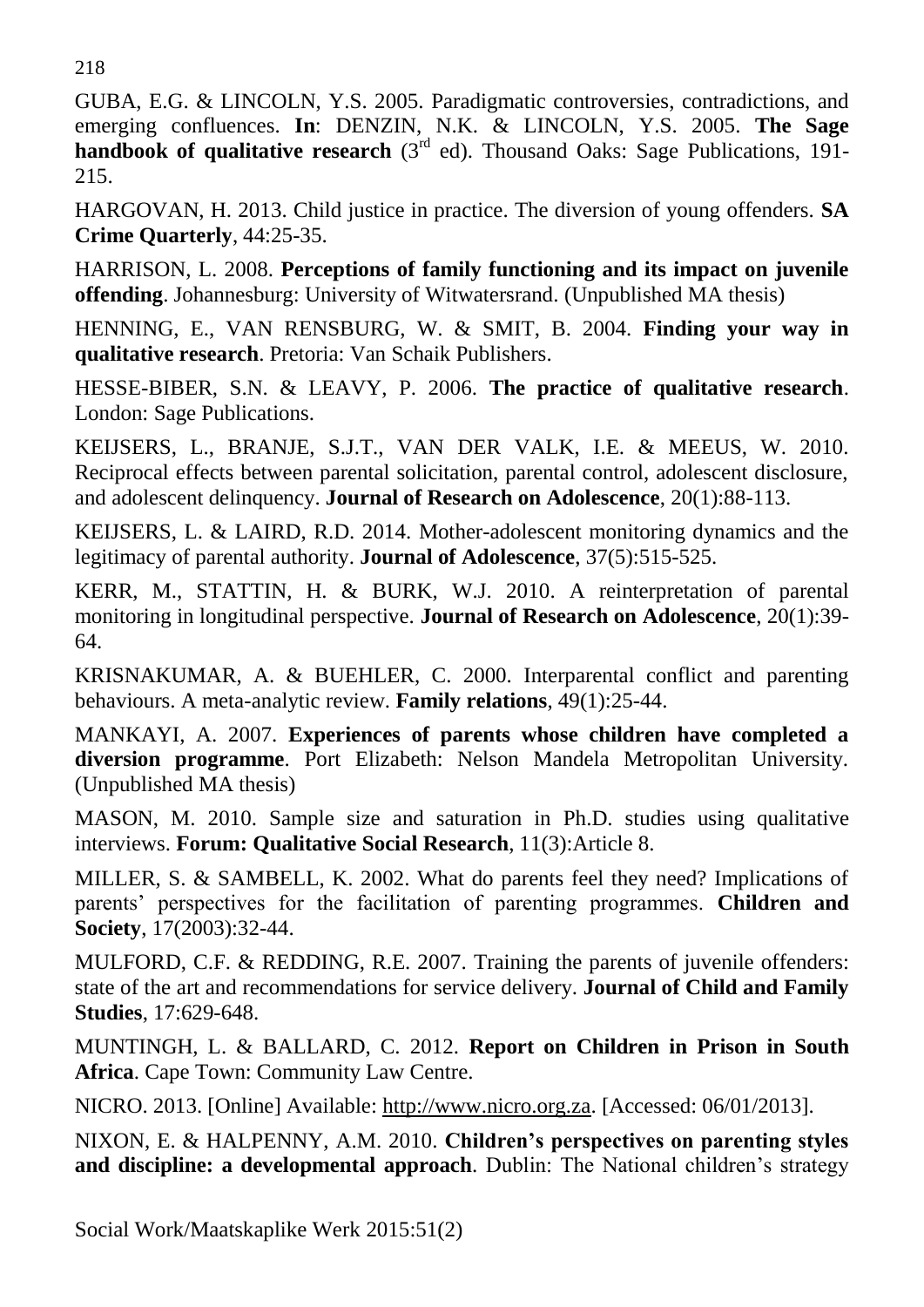research services. Office of the Minister of Children and Youth Affairs. Department of Health and Children.

PILLAY, Y. 2008. **Adolescents' perceptions of parenting practices with respect to substance use**. KwaZulu-Natal: University of KwaZulu-Natal. (Unpublished MA thesis)

PORTA, D.D. & KEATING, M. 2008. How many approaches in the Social Sciences? An epistemological introduction. **In**: PORTA, D.D. & KEATING, M. (eds) **Approaches and methodologies in the social sciences. A pluralistic perspective**. Cambridge: Cambridge University Press, 19-39.

RODGERS, J.L. & BARD, D.E. 2003. Behaviour genetics and adolescent development: a review of recent literature. **In**: ADAMS, G.R. & BERZONSKY, M.D. (eds) **Blackwell Handbook of Adolescence**. Malden: Blackwell, 3-17.

SCHOPPE-SULLIVAN, S.J., SCHERMERHORN, A.C. & CUMMINGS, E.M. 2007. Marital conflict and children's adjustment: evaluation of the parenting process model. **Journal of Marriage and Family**, 69:1118-1134.

SIEGEL, L.J. & WELSH, B.C. 2012. **Juvenile delinquency: theory, practice and law**. United States of America: Wadsworth Cencage Learning.

SINGH, A. & SINGH, V. 2014. A review of legislation pertaining to children, with particular emphasis on programmes offered to children awaiting trial at Secure Care Centres in South Africa. **Social Work/MaatskaplikeWerk**, 50(1):99-115.

SLOTH-NIELSEN, J. & GALLINETTI, J. 2011. "Just say sorry?" Ubuntu, Africanisation and the Child Justice System in the Child Justice Act 75 of 2008. **Electronic Law Journal**, 14(4):63-90.

SMETANA, J.G. 2013. **The role of parents in moral development: a social domain analysis**. [Online] Available: http://tigger.uic.edu/~lnucci/MoralEd/articles/smetana. html. [Accessed: 16/04/2013].

SORKHABI, N. 2010. Sources of parent-adolescent conflict: content and form of parenting. **Social Behaviour and Personality**, 38(6):761-782.

SOUTH AFRICA. 2010. **Child Justice Act, 75 of 2008**. Department of Justice and Constitutional Development. Pretoria: Government Printer.

SOUTH AFRICA. 2006. **Children's Act, Act No. 38 of 2005**. Department of Social Development. Pretoria: Government Printer.

STATTIN, H. & KERR, M. 2000. Parental monitoring: a reinterpretation. **Child Development**, 71(4):1072-1085.

STEINHARDT, M. & DOLBIER, C. 2008. Evaluation of a resilience intervention to enhance coping strategies and protective factors and decrease symptomatology. **Journal of American College Health**, 56(4):445-453.

TAYLOR-POWELL, E. & RENNER, M. 2003. **Analyzing qualitative data**. University of Wisconsin: Madison. [Online] Available: [http://learningstore.uwex.edu/A](http://learningstore.uwex.edu/)nalyzing-Qualitative-Data-P1023. [Accessed: 16/02/2013].